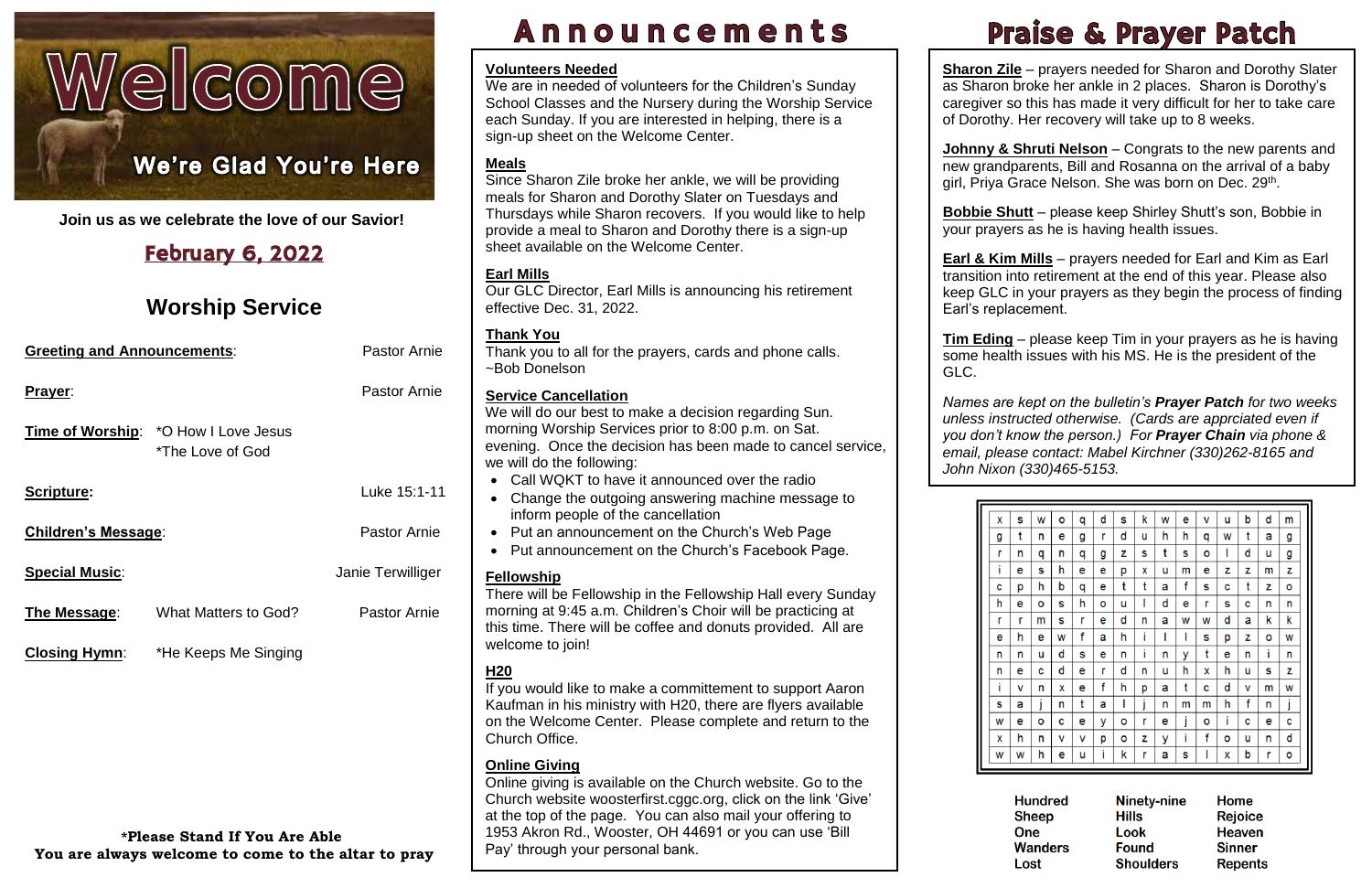## **Scripture**

### **Luke 15:1-11 NIV**

**15** Now the tax collectors and sinners were all gathering around to hear Jesus. **<sup>2</sup>** But the Pharisees and the teachers of the law muttered, "This man welcomes sinners and eats with them." **<sup>3</sup>** Then Jesus told them this parable: **<sup>4</sup>** "Suppose one of you has a hundred sheep and loses one of them. Doesn't he leave the ninety-nine in the open country and go after the lost sheep until he finds it? **<sup>5</sup>** And when he finds it, he joyfully puts it on his shoulders **<sup>6</sup>** and goes home. Then he calls his friends and neighbors together and says, 'Rejoice with me; I have found my lost sheep.<sup>'</sup> I tell you that in the same way there will be more rejoicing in heaven over one sinner who repents than over ninety-nine righteous persons who do not need to repent. **8** "Or suppose a woman has ten silver coins and loses one. Doesn't she light a lamp, sweep the house and search carefully until she finds it? **<sup>9</sup>** And when she finds it, she calls her friends and neighbors together and says, 'Rejoice with me; I have found my lost coin.' **<sup>10</sup>** In the same way, I tell you, there is rejoicing in the presence of the angels of God over one sinner who repents."<sup>11</sup> Jesus continued: "There was a man who had two sons.

**121** Offering Last Sunday **\$2,807.00 First Church** of God

## Sermon Notes

- **I. The first category of people that God is searching for are what he calls, the fully**
- **II. The second kind of people God is searching for is the kind of people who are**

**\_\_\_\_\_\_\_\_\_\_\_\_\_\_\_\_\_.**

**\_\_\_\_\_\_\_\_\_\_\_\_\_\_\_\_\_.**

## **III. 4 things to note in the stories**

- **A. The plot line involves something \_\_\_\_\_\_\_\_\_\_\_.**
- **B. What is lost really matters to the \_\_\_\_\_\_\_\_\_\_\_\_ of the story.**
- **C. When what was lost is found, the hero is so**  happy, he or she throws a \_\_\_\_\_\_\_\_\_\_\_\_\_ to **express their joy**
- **D. The hero is someone who wouldn't really be \_\_\_\_\_\_\_\_\_\_\_\_\_\_\_\_\_\_\_ by most religious**

**leaders.** 

## Week at a Glance

| <b>TODAY:</b>     | 8:00a.m.<br>$9:15$ a.m.<br>$9:45$ a.m.<br>$9:45$ a.m.<br>$10:30$ a.m. | <b>Bible Study</b><br><b>Sunday School</b><br>Fellowship<br>Children's Choir<br>Practice<br>Worship |
|-------------------|-----------------------------------------------------------------------|-----------------------------------------------------------------------------------------------------|
| TUES 8th:         | 4:30 p.m.                                                             | <b>TOPS</b>                                                                                         |
| WED $9^{th}$ :    | $9:15$ a.m.                                                           | <b>Women's Bible Study</b>                                                                          |
| <b>THUR 10th:</b> | 8:30a.m.<br>10:30 a.m.                                                | Line Dancing Class<br>Al-Anon                                                                       |

## Attendance Last Sunday

## Ministerial Staff

**Senior Pastor: Arnie Kaufman** Home Phone: (330) 264-6388 E-mail: [pastor@woosterfirst.cggc.org](mailto:pastor@woosterfirst.cggc.org) Office Hours: 9:00 a.m. – 1:00 p.m., Monday - Friday

### **Secretary: Amanda McVay-White**

Church Phone: (330) 262-3691 E-Mail: info@woosterfirst.cggc.org Office Hours: 7:30 a.m. – 12:30 p.m., Monday - Thursday **Contact Us At …**

1953 Akron Road Wooster, OH 44691 Web: [www.woosterfirst.cggc.org](http://www.woosterfirst.cggc.org/) E-mail: info@woosterfirst.cggc.org Phone: (330) 262-3691 Facebook: First Church of God





# What Matters  $O(d)$  $\bigodot$

YouTube QR Code